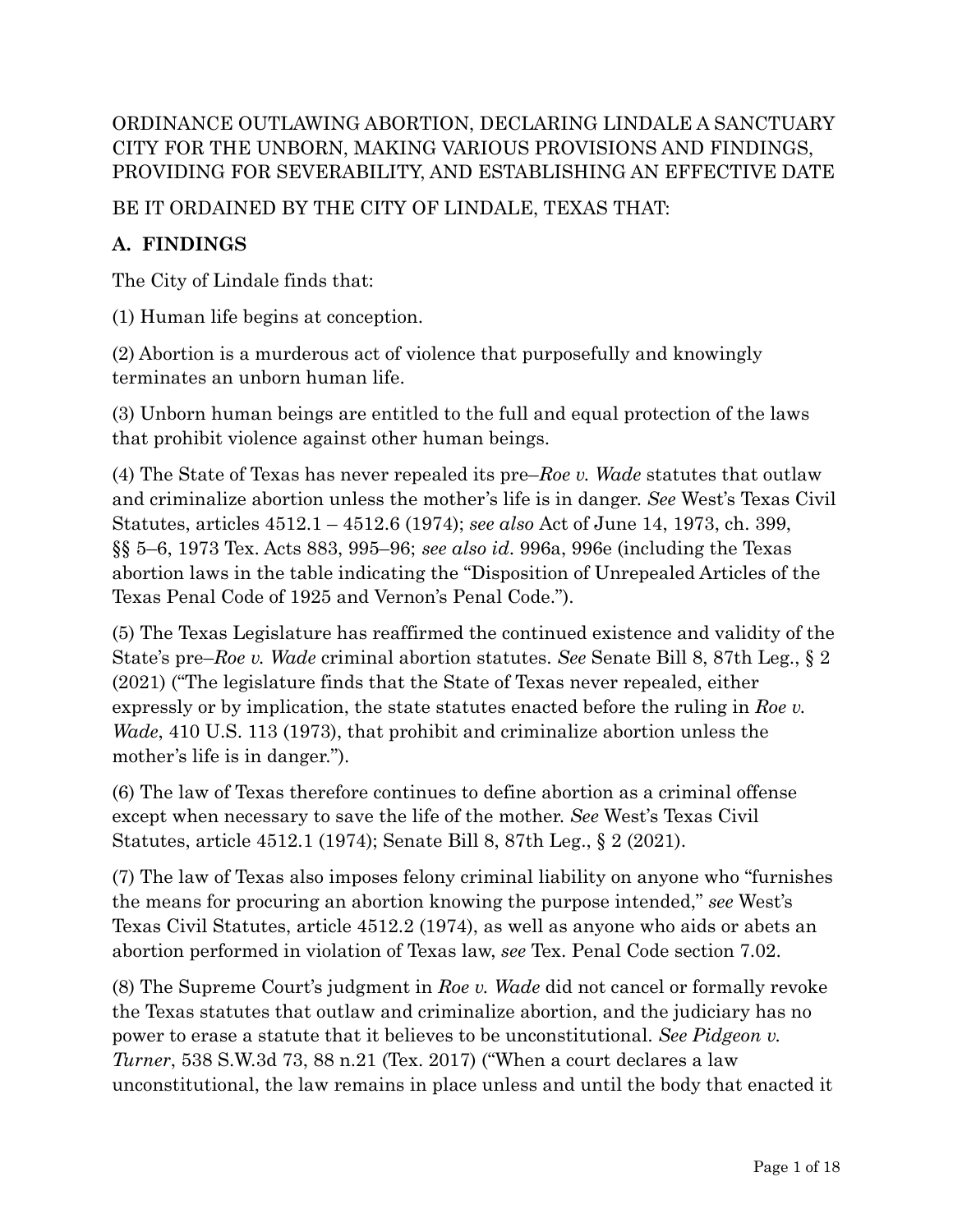repeals it"); *Texas v. United States*, 945 F.3d 355, 396 (5th Cir. 2019) ("The federal courts have no authority to erase a duly enacted law from the statute books, [but can only] decline to enforce a statute in a particular case or controversy." (citation and internal quotation marks omitted)).

(9) The Supreme Court's pronouncements in *Roe v. Wade* and subsequent cases may temporarily limit the ability of State officials to impose penalties on those who violate the Texas abortion statutes, but they do not veto or erase the statutes themselves, which continue to exist as the law of Texas until they are repealed by the legislature that enacted them. The State's temporary inability to prosecute or punish those who violate its abortion statutes on account of *Roe v. Wade* does not change the fact that abortion is defined as a criminal act under Texas law.

(10) The Texas murder statute defines the crime of "murder" to include any act that "intentionally or knowingly causes the death" of "an unborn child at every stage of gestation from fertilization until birth." *See* Texas Penal Code § 19.02; Texas Penal Code § 1.07. Although the statute exempts "lawful medical procedures" from the definition of murder, *see* Texas Penal Code § 19.06(2), an abortion is not a "lawful medical procedure" under Texas law unless the life of the mother is in danger, *see* West's Texas Civil Statutes, article 4512.1 (1974).

(11) The law of Texas also prohibits abortions unless they are performed in a facility that meets the minimum standards for an ambulatory surgical center, and by a physician who holds admitting privilege at a nearby hospital. *See* Texas Health and Safety Code §§ 171.0031, 245.010(a). The Supreme Court's ruling in *Whole Woman's Health v. Hellerstedt*, 136 S. Ct. 2292 (2016), did not alter or revoke these requirements of state law; it merely enjoined state officials from enforcing the penalties established in those statutes against the abortion providers who violate them. *Whole Woman's Health v. Hellerstedt* does not change the fact that abortion is not a "lawful medical procedure" under Texas law unless it complies with sections 171.0031 and 245.010(a) of the Texas Health and Safety Code, and it does not change the fact that the Texas murder statute prohibits abortions that fail to comport with these still-existing requirements of Texas law.

(12) The Texas abortion laws are severable in each of their discrete applications, and they are severable as applied to each individual person, group of persons, or circumstances. *See* Tex. Gov't Code § 311.036(c) ("Every statute that regulates or prohibits abortion is severable in each of its applications to every person and circumstance. If any statute that regulates or prohibits abortion is found by any court to be unconstitutional, either on its face or as applied, then all applications of that statute that do not violate the United States Constitution and Texas Constitution shall be severed from the unconstitutional applications and shall remain enforceable, notwithstanding any other law, and the statute shall be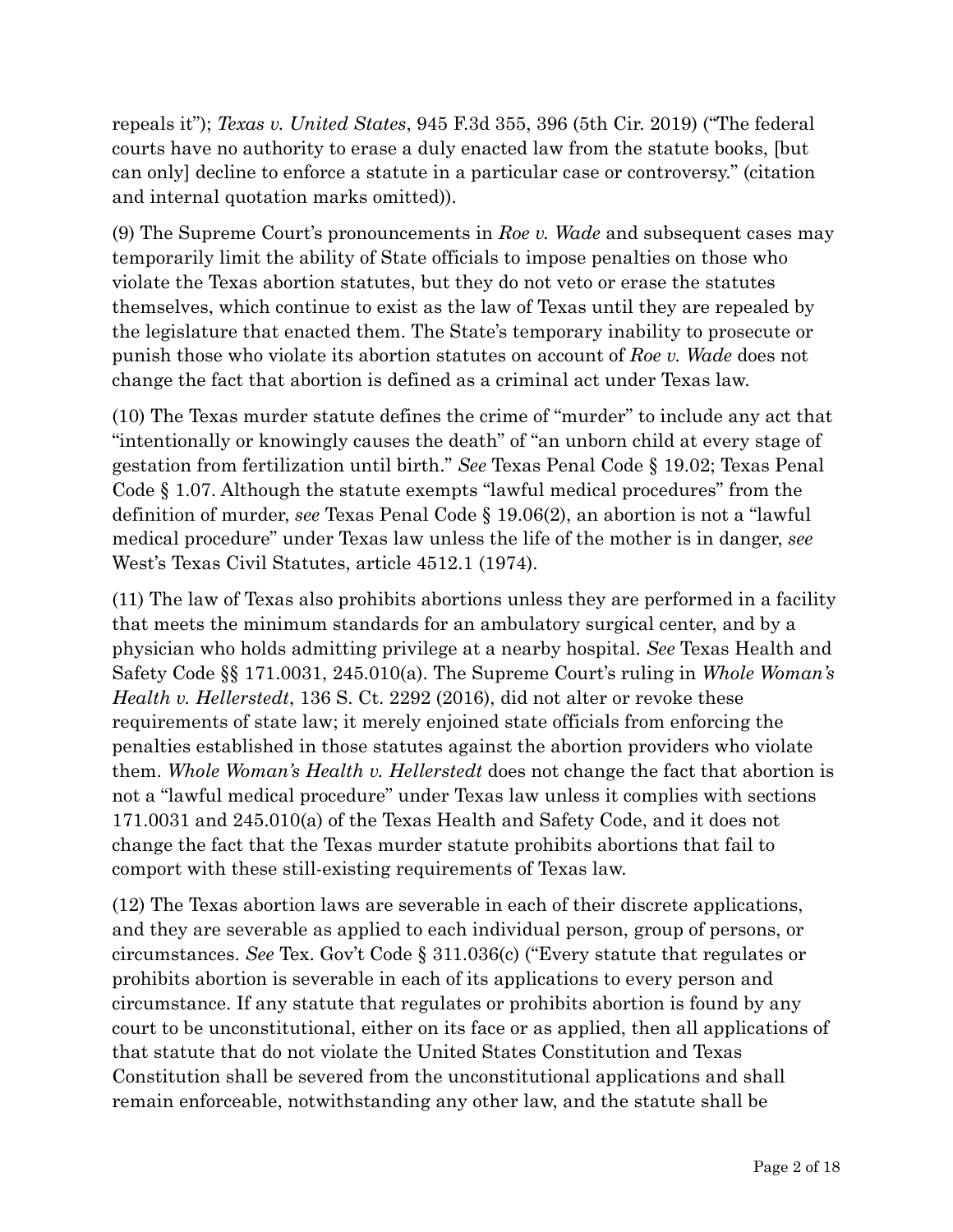interpreted as if containing language limiting the statute's application to the persons, group of persons, or circumstances for which the statute's application will not violate the United States Constitution and Texas Constitution."). These laws therefore remain enforceable against any individual or entity that aids or abets an abortion performed in Texas, so long as the prosecution of the particular individual or entity that aids or abets the abortion will not impose an "undue burden" on abortion patients.

(13) The City of Lindale finds it necessary to supplement the existing state-law prohibitions on abortion with its own prohibitions on abortion, and to empower city officials and private citizens to enforce these prohibitions to the maximum extent permitted by state law and the Constitution. *See* Tex. Local Gov't Code §§ 54.001(b)(1); 54.004.

(14) The law of Texas explicitly allows municipalities and political subdivisions to outlaw and prohibit abortion, and to establish penalties and remedies against those who perform or enable unlawful abortions. *See* Tex. Gov't Code § 311.036(b) ("A statute may not be construed to restrict a political subdivision from regulating or prohibiting abortion in a manner that is at least as stringent as the laws of this state unless the statute explicitly states that political subdivisions are prohibited from regulating or prohibiting abortion in the manner described by the statute.").

(15) To protect the health and welfare of all residents within the City of Lindale, including the unborn, the city council finds it necessary to outlaw abortion under city law, to outlaw acts that aid or abet abortions, and to establish penalties and remedies as provided in this ordinance. *See* Tex. Local Gov't Code §§ 54.001(b)(1); 54.004.

## **B. DECLARATIONS**

(1) We declare Lindale, Texas to be a Sanctuary City for the Unborn.

(2) Abortion at all times and at all stages of pregnancy is declared to be an act of murder unless the mother's life is in danger.

(3) Abortion-inducing drugs are declared to be contraband, and we declare the possession of abortion-inducing drugs within city limits to be an unlawful act.

(4) Abortions performed anywhere in the state of Texas are criminal acts under Texas law, unless the abortion is procured or attempted by medical advice for the purpose of saving the life of the mother. *See* West's Texas Civil Statutes, articles 4512.1 – 4512.6 (1974); *see also* Senate Bill 8, 87th Leg., § 2.

(5) Any person who "furnishes the means for procuring an abortion knowing the purpose intended," or who otherwise aids or abets an abortion performed in Texas,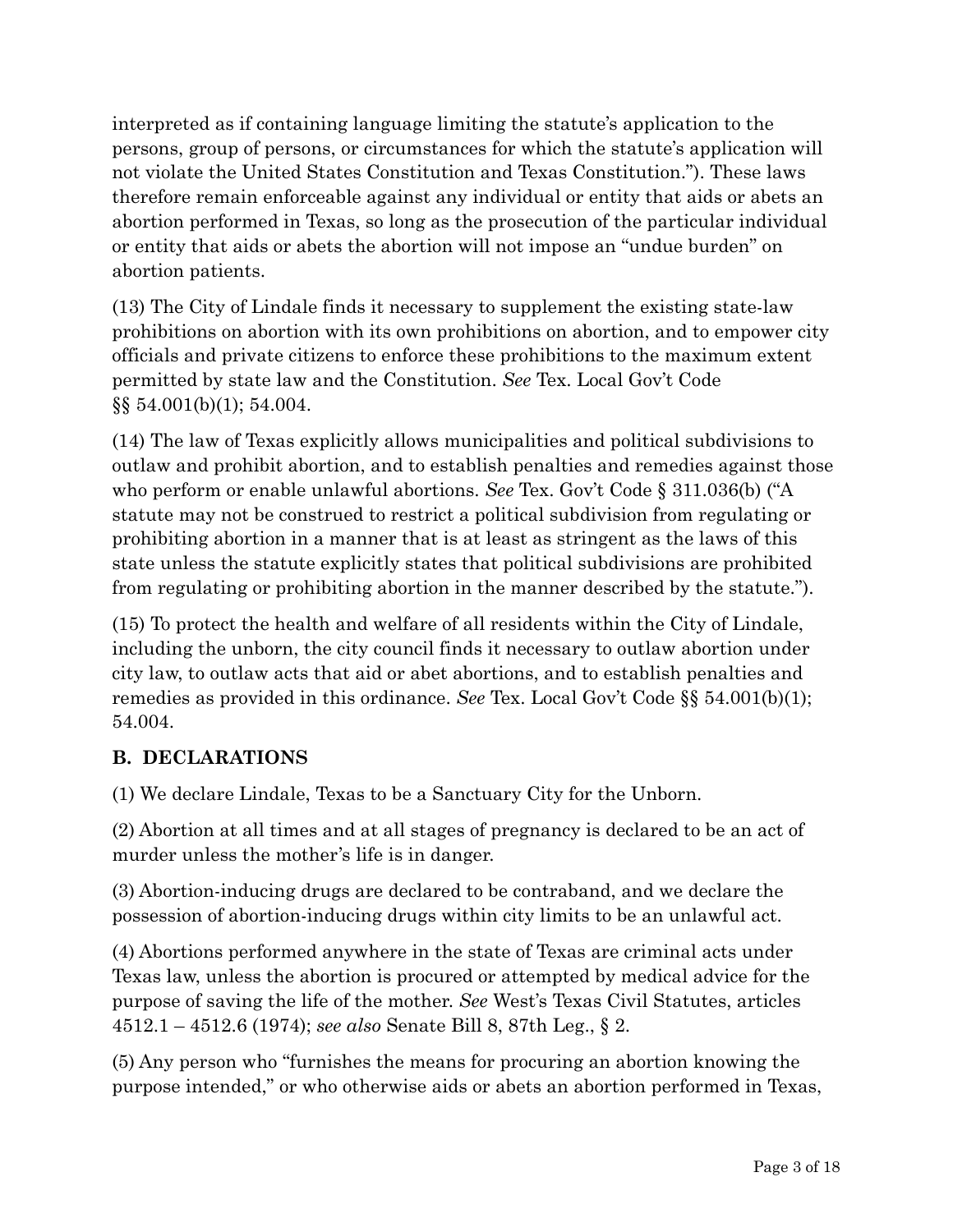is a criminal and a felon subject to prosecution and imprisonment under article 4512.2 of the Revised Civil Statutes and section 7.02 of the Texas Penal Code, unless the abortion is procured or attempted by medical advice for the purpose of saving the life of the mother.

(6) The City of Lindale urges the district attorney of Smith County to investigate and prosecute any individual or organization that "furnishes the means for procuring" an elective abortion, or that otherwise aids or abets such abortions, including:

(a) employers and insurers who arrange for coverage of abortions in Texas;

(b) individuals and organizations that knowingly provide transportation to or from a Texas abortion provider;

(c) individuals and organizations that knowingly pay for another person's abortion in Texas, including abortion funds and abortion-assistance organizations;

(d) individuals who knowingly donate money to abortion funds and abortion-assistance organizations that aid or abet abortions performed in Texas;

(e) individuals and organizations that offer or provide "abortion doula" services in Texas.

(7) The City of Lindale urges all of its citizens to regard those who perform or assist elective abortion in Texas as criminals, consistent with the abortion laws of Texas, and to report these criminal activities to the relevant district attorneys for investigation and criminal prosecution.

## **C. AMENDMENTS TO CITY CODE**

Title XIII of the Lindale Code of Ordinances is amended by adding Chapter 132 to read as follows:

# **Chapter 132: — ABORTION**

### **§ 132.01. Definitions**

(a) For the purposes of this chapter, the following definitions shall apply:

(1) "Abortion" means the act of using or prescribing an instrument, a drug, a medicine, or any other substance, device, or means with the intent to cause the death of an unborn child of a woman known to be pregnant. The term does not include birth-control devices or oral contraceptives, and it does not include Plan B, morning-after pills, or emergency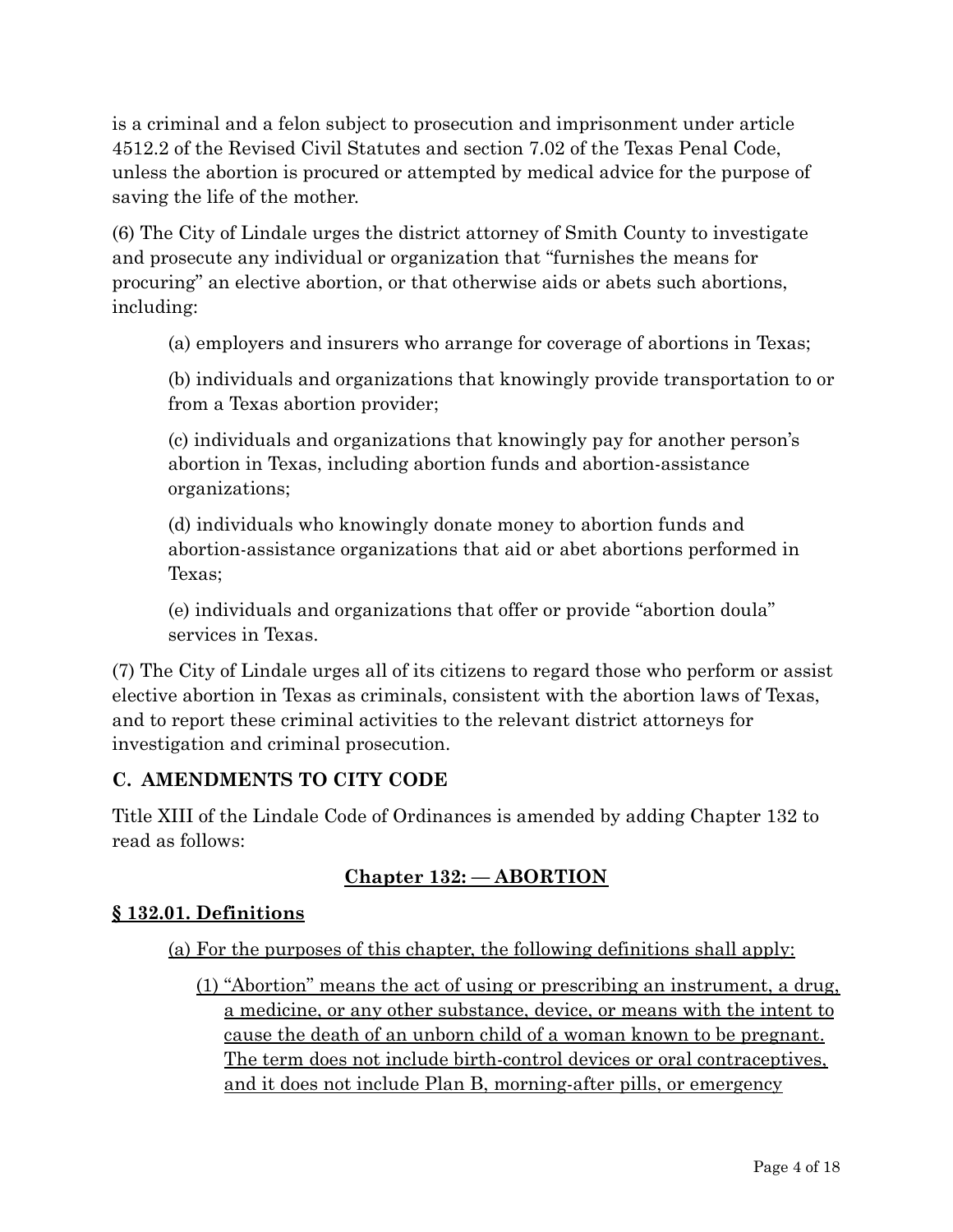contraception. An act is not an abortion if the act is done with the intent to:

(A) save the life or preserve the health of an unborn child;

- (B) remove a dead, unborn child whose death was caused by accidental miscarriage; or
- (C) remove an ectopic pregnancy.
- (2) "Unborn child" means a natural person from the moment of conception who has not yet completely left the womb*.*
- (3) "Abortion-inducing drugs" includes mifepristone, misoprostol, and any drug or medication that is used to terminate the life of an unborn child. The term does not include birth-control devices or oral contraceptives, and it does not include Plan B, morning-after pills, or emergency contraception. The term also does not include drugs or medications that are possessed or distributed for a purpose that does not include the termination of a pregnancy.

### **§ 132.02. Abortion Prohibited**

(a) It shall be unlawful for any person to procure or perform an abortion of any type and at any stage of pregnancy in the city of Lindale, Texas.

(b) It shall be unlawful for any person to knowingly aid or abet an abortion that occurs in the city of Lindale, Texas. This section does not prohibit referring a patient to have an abortion which takes place outside the city limits of Lindale, Texas. The prohibition in this section includes, but is not limited to, the following acts:

- (1) Knowingly providing transportation to or from an abortion provider;
- (2) Giving instructions over the telephone, the internet, or any other medium of communication regarding self-administered abortion;
- (3) Providing money with the knowledge that it will be used to pay for an abortion or the costs associated with procuring an abortion;
- (4) Providing or arranging for insurance coverage of an abortion;
- (5) Providing "abortion doula" services; and
- (6) Coercing or pressuring a pregnant mother to have an abortion against her will.

(c) It shall be an affirmative defense to the unlawful acts described in Subsections (a) and (b) if the abortion was in response to a life-threatening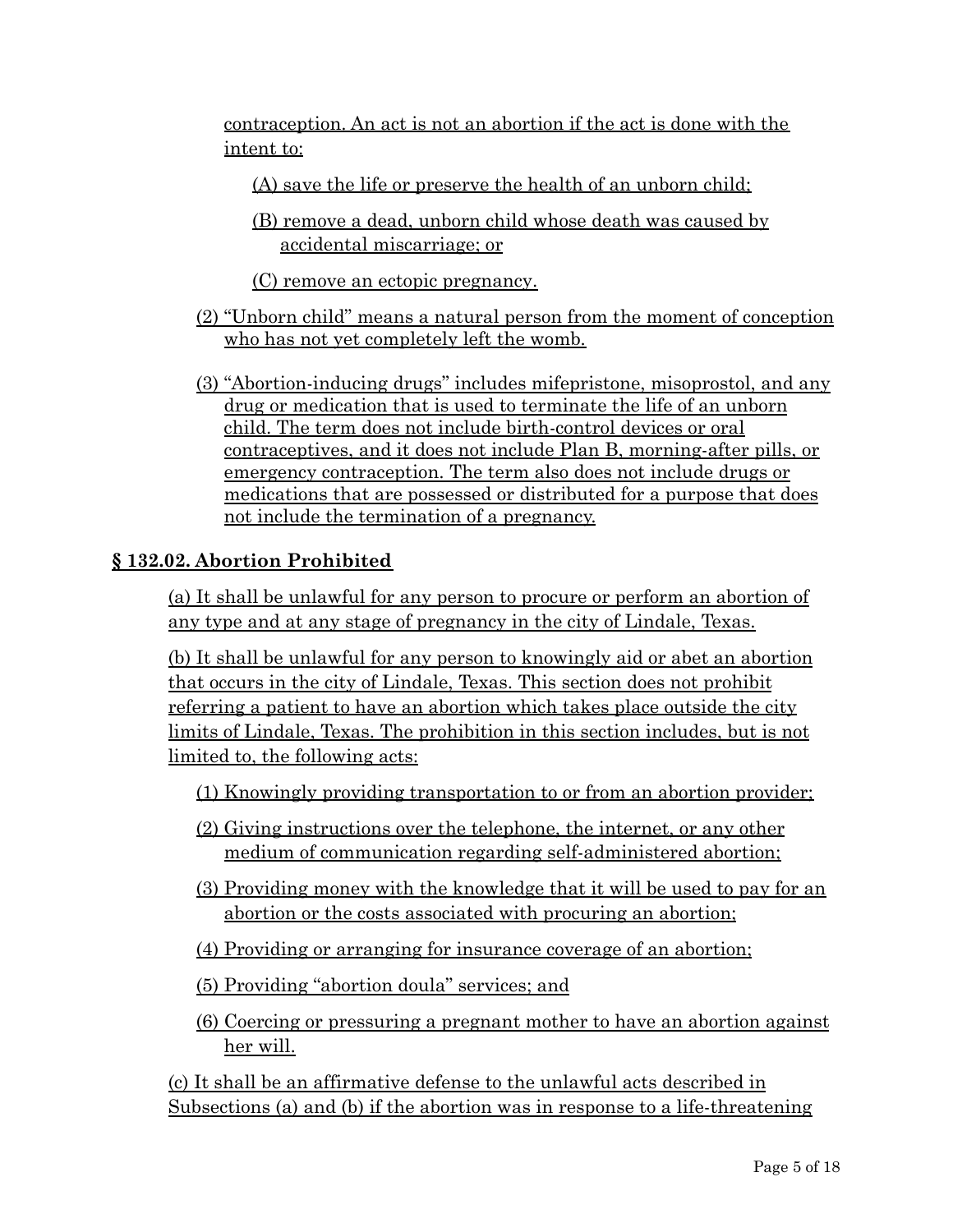physical condition aggravated by, caused by, or arising from a pregnancy that, as certified by a physician, places the woman in danger of death or a serious risk of substantial impairment of a major bodily function unless an abortion is performed. The defendant shall have the burden of proving this affirmative defense by a preponderance of the evidence.

(d) It shall be unlawful for any person to possess or distribute abortion-inducing drugs in the city of Lindale, Texas.

(e) No provision of this section may be construed to prohibit any action which occurs outside of the jurisdiction of the city of Lindale, Texas.

(f) No provision of this section may be construed to prohibit any conduct protected by the First Amendment of the U.S. Constitution, as made applicable to state and local governments through the Supreme Court's interpretation of the Fourteenth Amendment, or by Article 1, Section 8 of the Texas Constitution.

(g) Under no circumstance may the mother of the unborn child that has been aborted, or the pregnant woman who seeks to abort her unborn child, be subject to prosecution or penalty under this section.

(h) Whoever violates this section shall be subject to the maximum penalty permitted under Texas law for the violation of a municipal ordinance governing public health, and each violation shall constitute a separate offense.

(i) Neither the City of Lindale, nor any of its officers or employees, nor any district or county attorney, nor any executive or administrative officer or employee of any state or local governmental entity, may impose or threaten to impose the penalty described in Subsection (h) unless and until:

- (1) The Supreme Court overrules *Roe v. Wade*, 410 U.S. 113 (1973), and *Planned Parenthood v. Casey*, 505 U.S. 833 (1992), and permits states and municipalities to punish anyone who violates an abortion prohibition; or
- (2) A state or federal court enters a declaratory judgment or otherwise rules that the imposition or threatened imposition of this penalty upon the particular person, corporation, or entity that committed the unlawful act described in Subsection (h) will not impose an "undue burden" on women seeking abortions; or
- (3) A state or federal court enters a declaratory judgment or otherwise rules that the person, corporation, or entity that committed the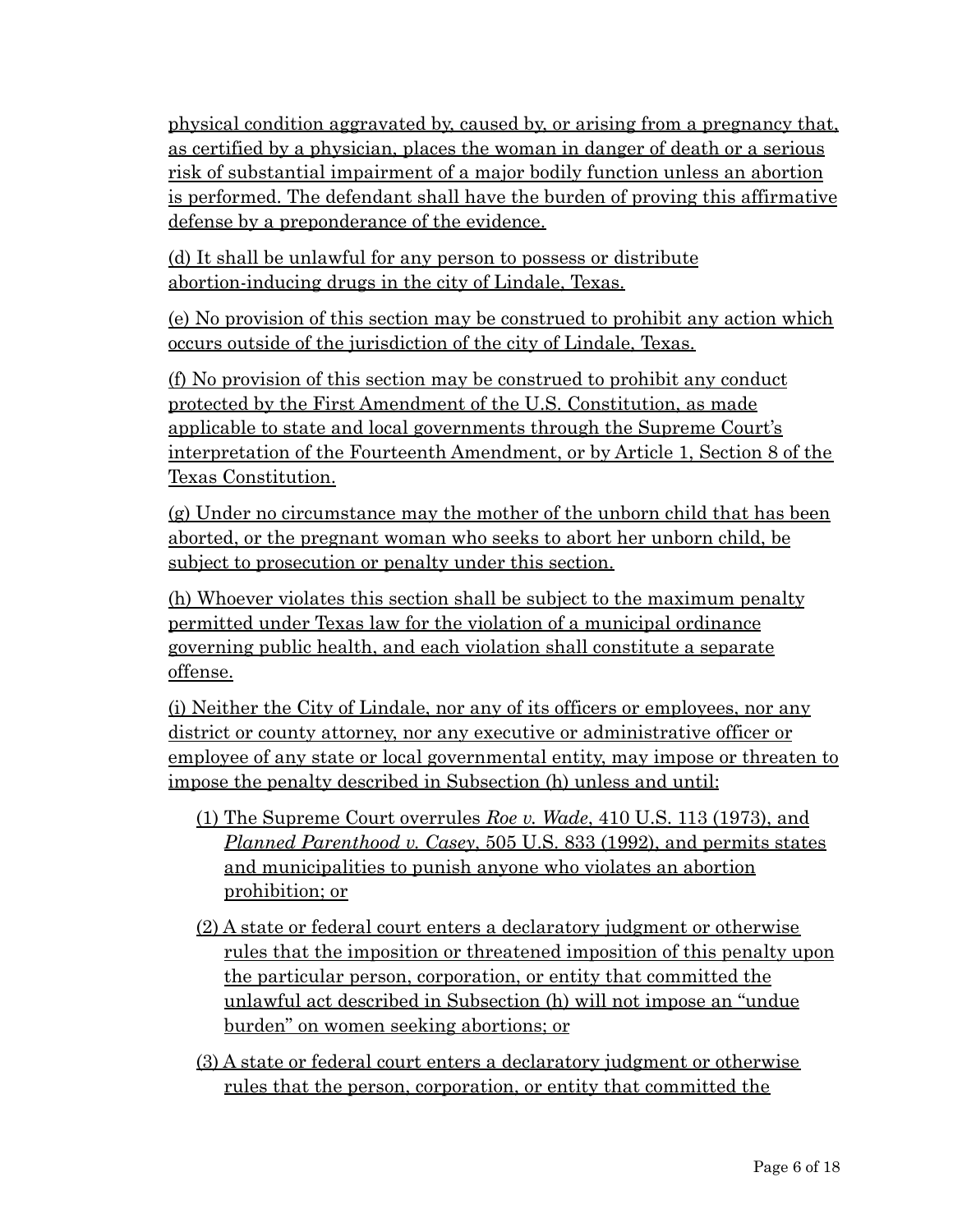unlawful act described in Subsection (h) lacks third-party standing to assert the rights of women seeking abortions in court.

(j) The penalty provided in Subsection (h) may not be imposed or threatened against any individual or entity if a previous decision of the Supreme Court of the United States established that the conduct of that individual or entity was constitutionally protected at the time it occurred.

(k) The non-imposition of the penalties described in Subsection (h) does not in any way legalize the conduct that has been outlawed by this section, and it does not in any way limit or affect the availability of the private-enforcement remedies established in Section 132.06, or the criminal penalties for abortion set forth in article 4512.1 of the Revised Civil Statutes and sections 1.07 and 19.02(b) of the Texas Penal Code. Abortion remains and is to be regarded as an illegal act under city law and a criminal act under state law, except when abortion is necessary to save the life of the mother. And abortion remains outlawed under both city and state law, despite the temporary and partial inability of city and state officials to punish those who violate the abortion laws on account of the Supreme Court's decisionmaking.

(l) Mistake of law shall not be a defense to the penalty established Subsection (h).

### **§ 132.03. Abortion Coverage Prohibited in Employer-Provided Health Insurance or Benefits**

(a) It shall be unlawful for any employer in the city of Lindale, Texas, and for any person acting on that employer's behalf, to offer, provide, or arrange for coverage of abortion in any health-insurance policy or plan, flexible spending account, health savings account, or any other benefit provided to its employees, except for abortions performed in response to a life-threatening physical condition aggravated by, caused by, or arising from a pregnancy that, as certified by a physician, places the woman in danger of death or a serious risk of substantial impairment of a major bodily function unless an abortion is performed.

(b) Whoever violates this section shall be subject to the maximum penalty permitted under Texas law for the violation of a municipal ordinance governing public health, and each violation shall constitute a separate offense.

(c) Any official of the city of Lindale, Texas, who becomes aware that an employer is aiding or abetting abortions by providing coverage of abortions in an employee-benefits package shall report that employer to the district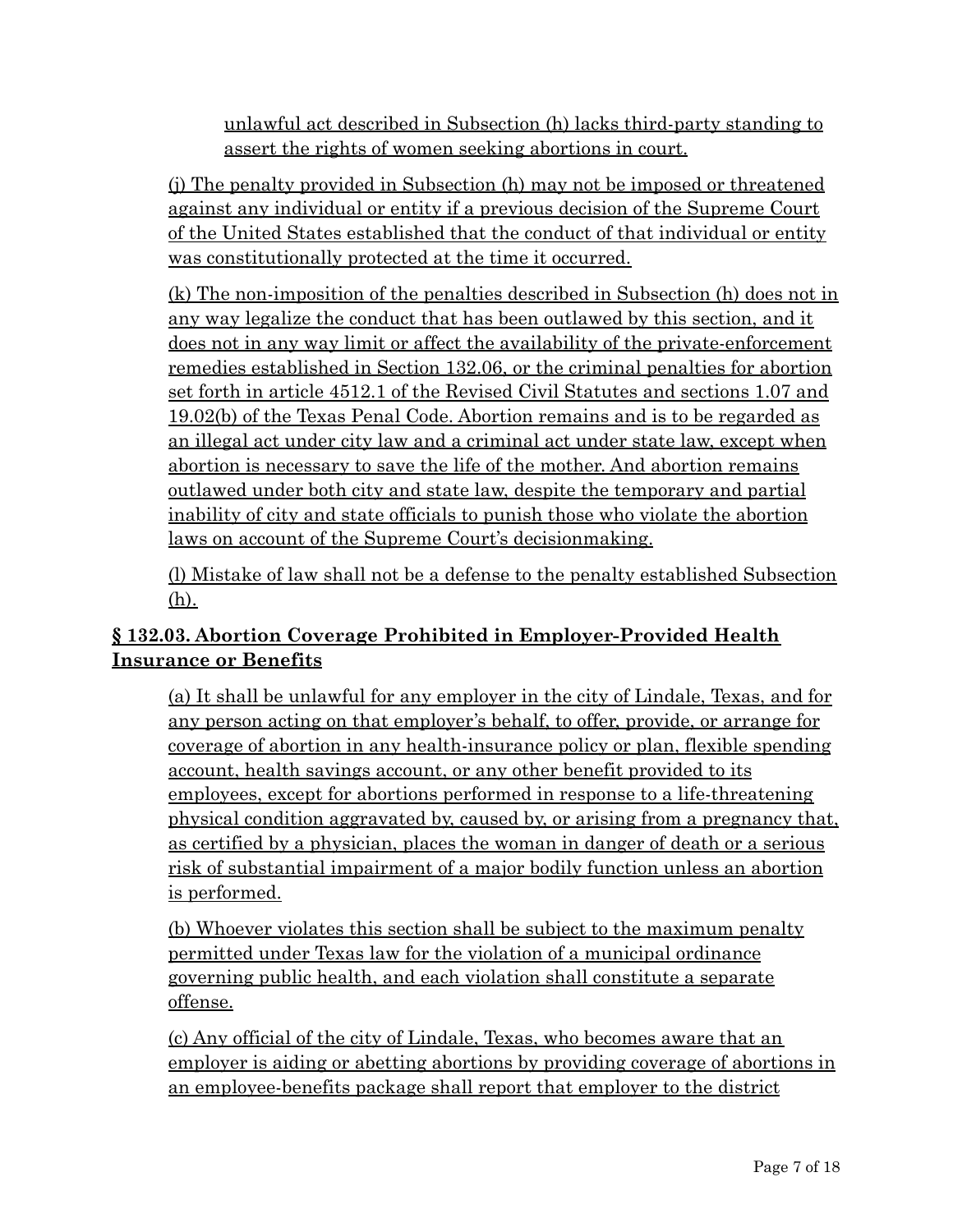attorney of Smith County, and to all other district attorneys with jurisdiction over that employer, for criminal prosecution under article 4512.2 of the Revised Civil Statutes and section 7.02 of the Texas Penal Code.

### **§ 132.04. Abortions Performed Outside Lindale, Texas**

(a) It is the policy of Lindale, Texas to protect its unborn residents from individuals and organizations that aid or abet the killing of unborn children, and to protect the unborn from those who seek to kill or otherwise harm them, to the maximum extent permissible under state and federal law.

(b) Except as provided by Subsections (c), (d), (e), and (f), it shall be unlawful for any person to knowingly aid or abet an abortion performed on a resident of Lindale, Texas, or to attempt to aid or abet such an abortion, regardless of where the abortion is or will be performed. The prohibition in this subsection includes, but is not limited to:

- (1) Offering or knowingly providing transportation to or from an abortion provider;
- (2) Giving instructions over the telephone, the internet, or any other medium of communication regarding self-administered abortion;
- (3) Offering or providing money with the knowledge that it will be used to pay for, offset, or reimburse the costs of an abortion or the costs associated with procuring an abortion;
- (4) Providing or arranging for insurance coverage of an abortion;
- (5) Offering or providing "abortion doula" services;
- (6) Providing referrals to an abortion provider;
- (7) Coercing or pressuring a pregnant mother to have an abortion; and
- (8) Engaging in any of the conduct that would make one an accomplice to abortion under section 7.02 of the Texas Penal Code.

(c) This section may not be construed to impose civil or criminal liability on any speech or conduct protected by the First Amendment of the United States Constitution, as made applicable to the states through the United States Supreme Court's interpretation of the Fourteenth Amendment of the United States Constitution, or by Article 1, Section 8 of the Texas Constitution.

(d) This section may not be construed to prohibit conduct that Lindale, Texas, is forbidden to prohibit or regulate under state or federal law.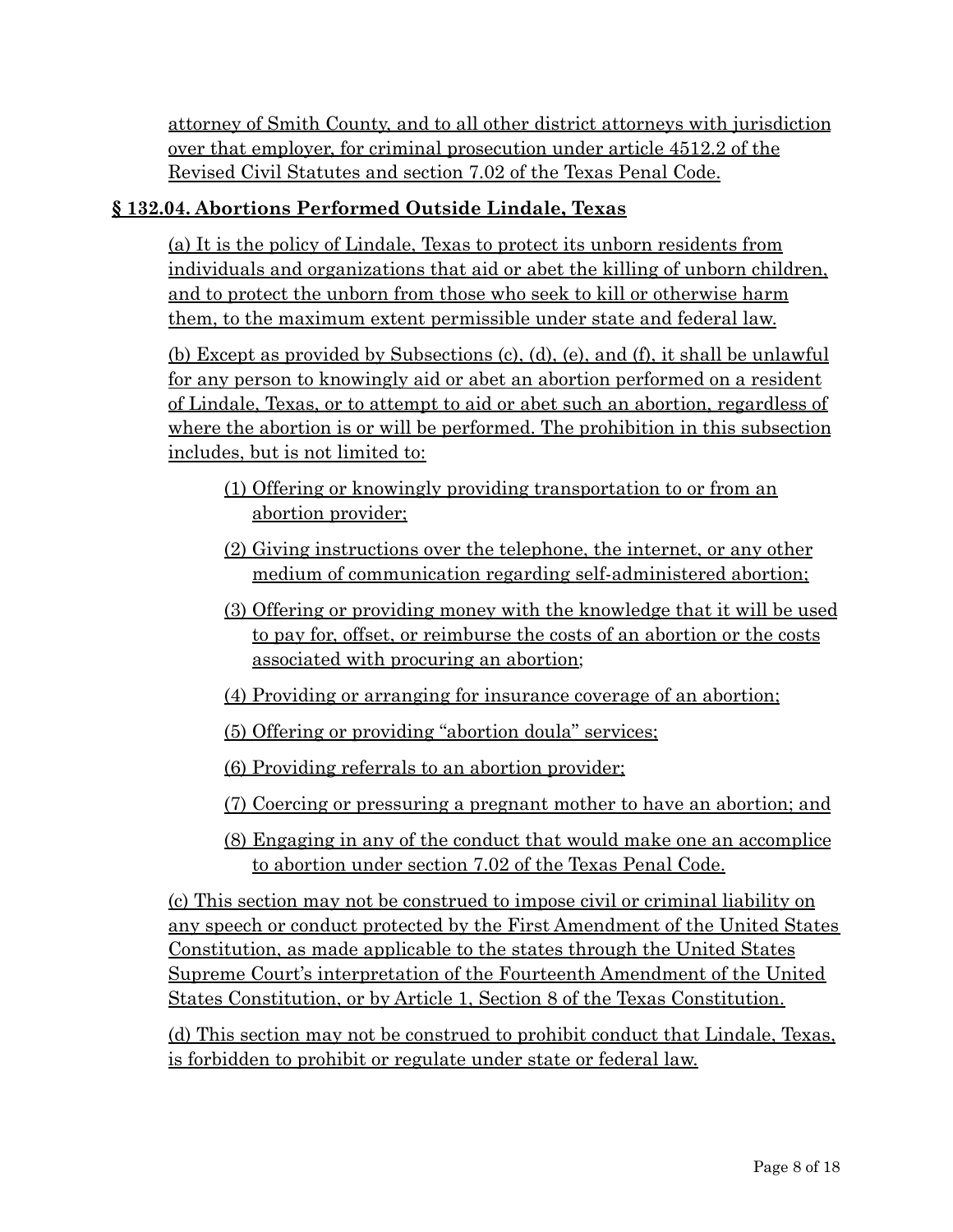(e) It shall be an affirmative defense if the unlawful acts described in Subsection (b) were taken in response to a life-threatening physical condition aggravated by, caused by, or arising from a pregnancy that, as certified by a physician, places the woman in danger of death or a serious risk of substantial impairment of a major bodily function unless an abortion is performed. The defendant shall have the burden of proving this affirmative defense by a preponderance of the evidence.

(f) Under no circumstance may the woman upon whom the abortion was performed, or the pregnant woman who seeks to abort her unborn child, be subject to prosecution or penalty under this section.

(g) Whoever violates this section shall be subject to the maximum penalty permitted under Texas law for the violation of a municipal ordinance governing public health, and each violation shall constitute a separate offense.

(h) Neither the City of Lindale, nor any of its officers or employees, nor any district or county attorney, nor any executive or administrative officer or employee of any state or local governmental entity, may impose or threaten to impose the penalty described in Subsection (g) unless and until:

- (1) The Supreme Court overrules *Roe v. Wade*, 410 U.S. 113 (1973), and *Planned Parenthood v. Casey*, 505 U.S. 833 (1992), and permits states and municipalities to punish anyone who violates an abortion prohibition, or
- (2) A state or federal court enters a declaratory judgment or otherwise rules that the imposition or threatened imposition of this penalty upon the particular person, corporation, or entity that committed the unlawful act described in Subsection (g) will not impose an "undue burden" on women seeking abortions; or
- (3) A state or federal court enters a declaratory judgment or otherwise rules that the person, corporation, or entity that committed the unlawful act described in Subsection (g) lacks third-party standing to assert the rights of women seeking abortions in court.

(i) The penalty provided in Subsection (g) may not be imposed or threatened against any individual or entity if a previous decision of the Supreme Court of the United States established that the conduct of that individual or entity was constitutionally protected at the time it occurred.

(j) The non-imposition of the penalties described in Subsection (g) does not in any way legalize the conduct that has been outlawed by this section, and it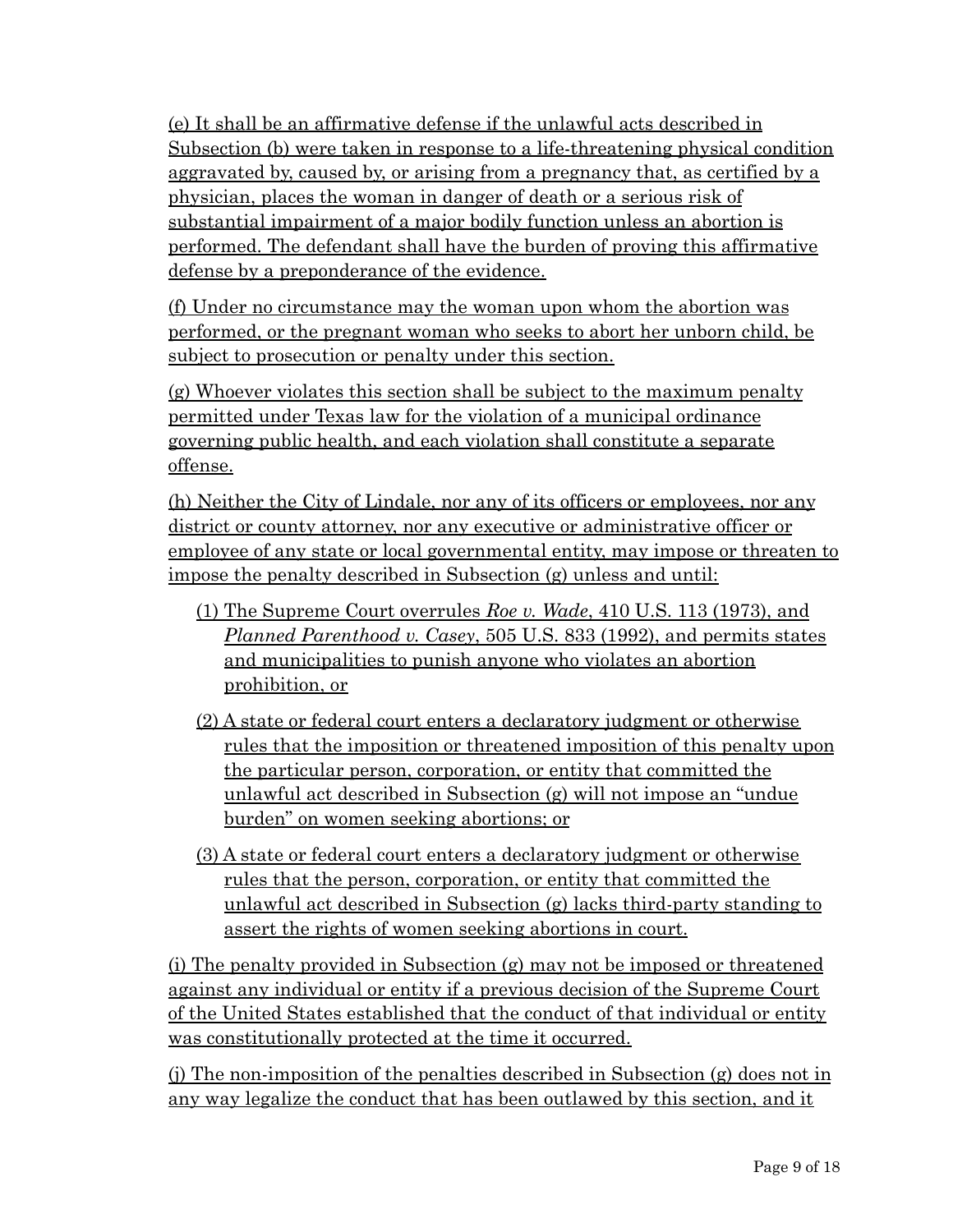does not in any way limit or affect the availability of the private-enforcement remedies established in Section 132.06. Abortion remains and is to be regarded as an illegal act under city law and a criminal act under state law, except when abortion is necessary to save the life of the mother.

(k) Mistake of law shall not be a defense to the penalty established Subsection (g).

(l) Any official of the city of Lindale, Texas, who becomes aware that an individual or organization is aiding or abetting abortions performed in Texas by engaging in the conduct described in subsection (b) shall report that individual or organization to the district attorney of Smith County, or to the district attorneys with jurisdiction over that individual or organization, for criminal prosecution under article 4512.2 of the Revised Civil Statutes and section 7.02 of the Texas Penal Code.

### **§ 132.05. Abortions Performed in Violation of Texas Law**

(a) It is the policy of the city of Lindale to ensure that the Texas abortion laws are enforced to the maximum possible extent consistent with the Constitution and existing Supreme Court doctrine.

(b) Except as provided by subsections (d), (e), (f), and (g), it shall be unlawful for any person to perform an abortion in violation of any statute enacted by the Texas legislature, including article 4512.1 of the Revised Civil Statutes, as well as sections  $171.0031(a)(1)$  and  $245.010(a)$  of the Texas Health & Safety Code.

(c) Except as provided by subsections  $(d)$ ,  $(e)$ ,  $(f)$ , and  $(g)$ , it shall be unlawful for any person to knowingly aid or abet an abortion performed in violation of any statute enacted by the Texas legislature, including article 4512.1 of the Revised Civil Statutes, as well as sections 171.0031(a)(1) and 245.010(a) of the Texas Health & Safety Code. The prohibition in this subsection includes, but is not limited to:

- (1) Offering or knowingly providing transportation to or from an abortion provider;
- (2) Giving instructions over the telephone, the internet, or any other medium of communication regarding self-administered abortion;
- (3) Offering or providing money with the knowledge that it will be used to pay for, offset, or reimburse the costs of an abortion or the costs associated with procuring an abortion;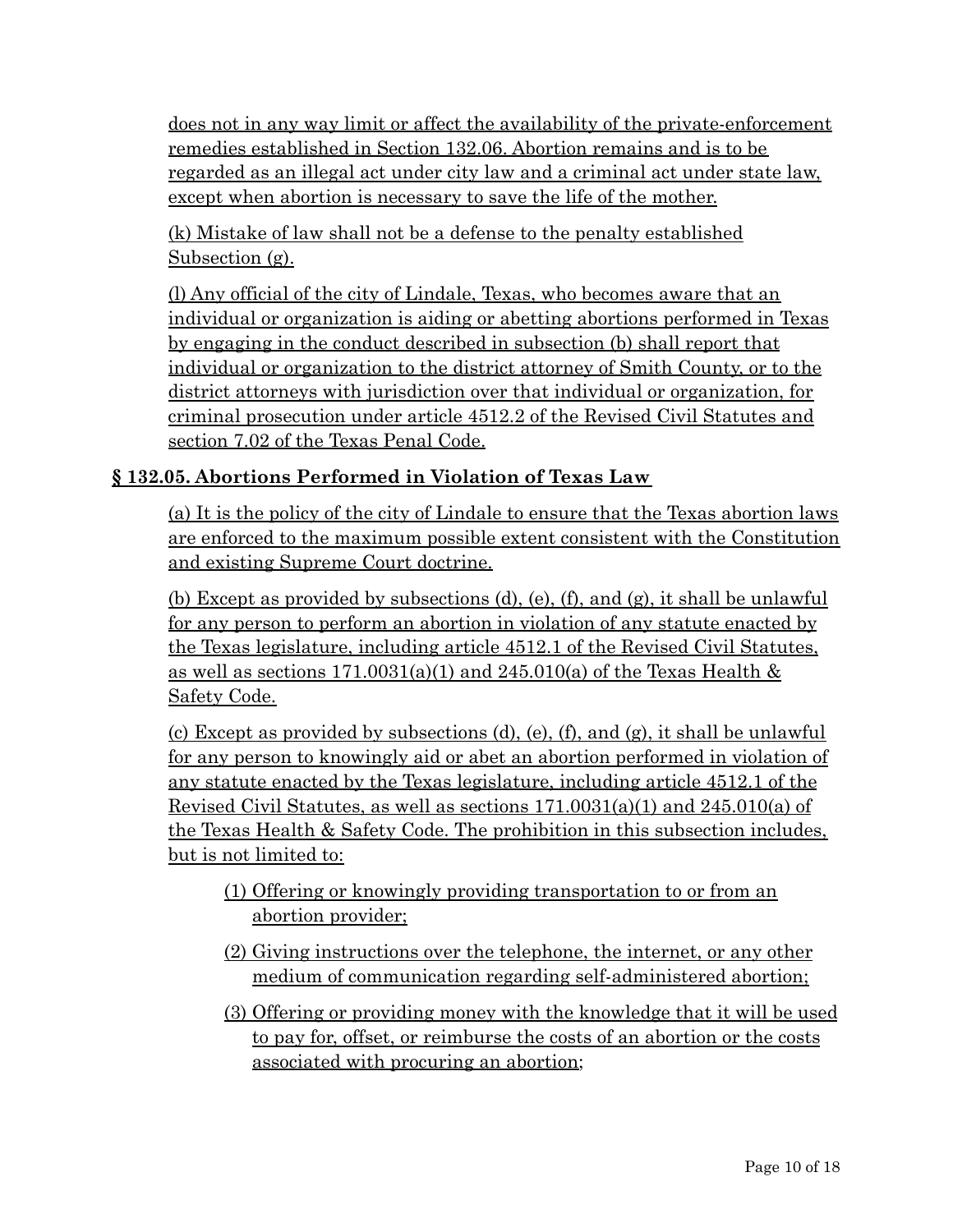(4) Providing or arranging for insurance coverage of an abortion;

(5) Offering or providing "abortion doula" services;

(6) Providing referrals to an abortion provider;

(7) Coercing or pressuring a pregnant mother to have an abortion; and

(8) Engaging in conduct that makes one an accomplice to abortion under section 7.02 of the Texas Penal Code.

(d) This subsection may not be construed to impose civil or criminal liability on any speech or conduct protected by the First Amendment of the United States Constitution, as made applicable to the states through the United States Supreme Court's interpretation of the Fourteenth Amendment of the United States Constitution, or by Article 1, Section 8 of the Texas Constitution.

(e) This section may not be construed to prohibit conduct that Lindale, Texas, is forbidden to prohibit or regulate under state or federal law.

(f) It shall be an affirmative defense if the unlawful acts described in Subsection (b) were taken in response to a life-threatening physical condition aggravated by, caused by, or arising from a pregnancy that, as certified by a physician, places the woman in danger of death or a serious risk of substantial impairment of a major bodily function unless an abortion is performed. The defendant shall have the burden of proving this affirmative defense by a preponderance of the evidence.

(g) Under no circumstance may the woman upon whom the abortion was performed, or the pregnant woman who seeks to abort her unborn child, be subject to prosecution or penalty under this section.

(h) Whoever violates this section shall be subject to the maximum penalty permitted under Texas law for the violation of a municipal ordinance governing public health, and each violation shall constitute a separate offense.

(i) Neither the City of Lindale, nor any of its officers or employees, nor any district or county attorney, nor any executive or administrative officer or employee of any state or local governmental entity, may impose or threaten to impose the penalty described in Subsection (h) unless and until:

(1) The Supreme Court overrules *Roe v. Wade*, 410 U.S. 113 (1973), and *Planned Parenthood v. Casey*, 505 U.S. 833 (1992), and permits states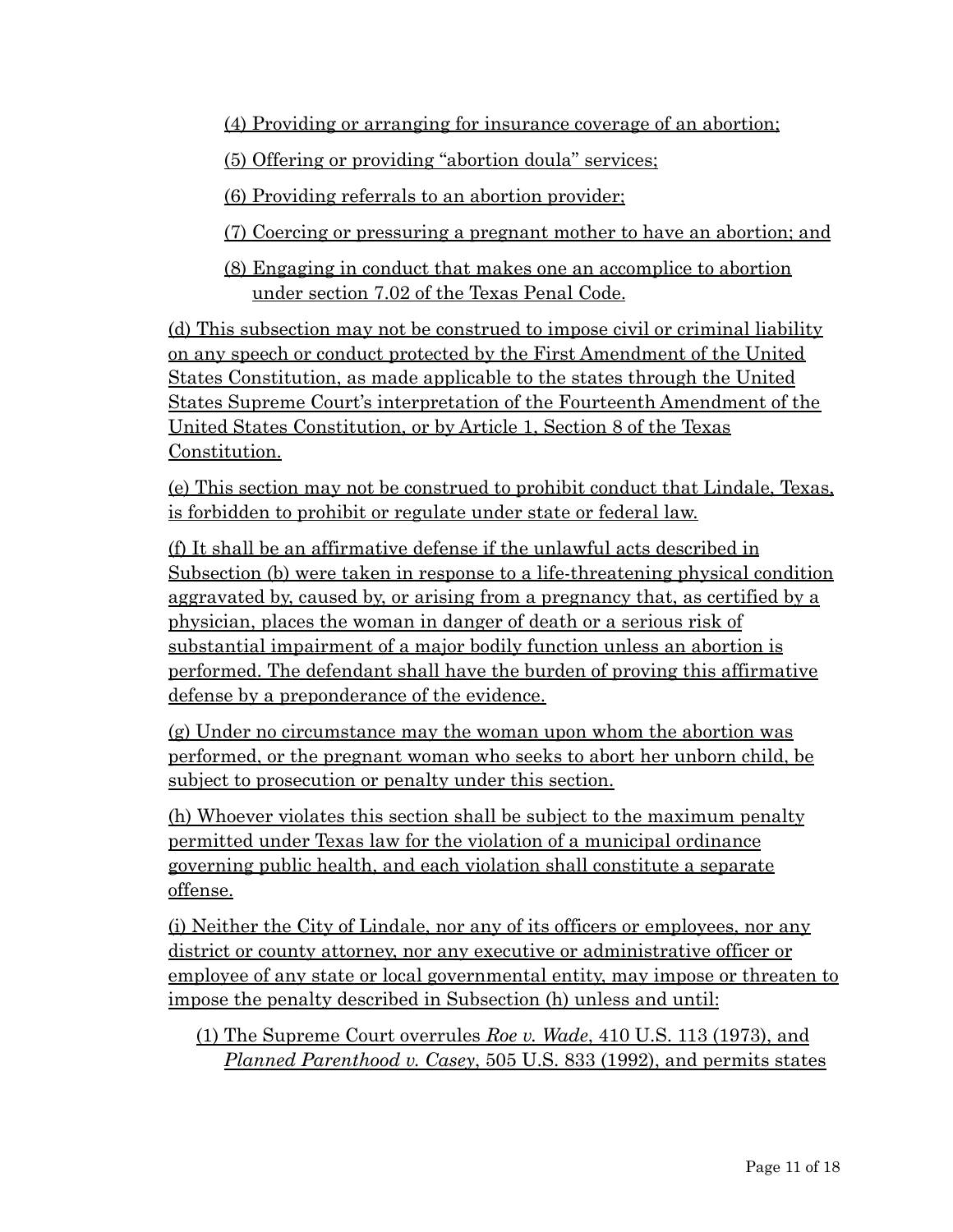and municipalities to punish anyone who violates an abortion prohibition, or

- (2) A state or federal court enters a declaratory judgment or otherwise rules that the imposition or threatened imposition of this penalty upon the particular person, corporation, or entity that committed the unlawful act described in Subsection (h) will not impose an "undue burden" on women seeking abortions; or
- (3) A state or federal court enters a declaratory judgment or otherwise rules that the person, corporation, or entity that committed the unlawful act described in Subsection (h) lacks third-party standing to assert the rights of women seeking abortions in court.

(j) The penalty provided in Subsection (h) may not be imposed or threatened against any individual or entity if a previous decision of the Supreme Court of the United States established that the conduct of that individual or entity was constitutionally protected at the time it occurred.

(k) The non-imposition of the penalties described in Subsection (h) does not in any way legalize the conduct that has been outlawed by this section, and it does not in any way limit or affect the availability of the private-enforcement remedies established in Section 132.06. Abortion remains and is to be regarded as an illegal act under city law and a criminal act under state law, except when abortion is necessary to save the life of the mother.

(l) Mistake of law shall not be a defense to the penalty established Subsection (h).

(m) Any official of the city of Lindale, Texas, who becomes aware that an individual or organization is performing or aiding or abetting abortions in violation of in violation of any statute enacted by the Texas legislature, including articles 4512.1 and 4512.2 of the Revised Civil Statutes, as well as sections 171.0031(a)(1) and 245.010(a) of the Texas Health & Safety Code, shall report that individual or organization to the district attorney of Smith County, or to the district attorneys with jurisdiction over that individual or organization, for criminal prosecution under articles 4512.1 and 4512.2 of the Revised Civil Statutes and section 7.02 of the Texas Penal Code.

### **§ 132.06. Private Right of Action**

(a) Any person, other than an officer or employee of a state or local governmental entity in this state, may bring a civil action in state court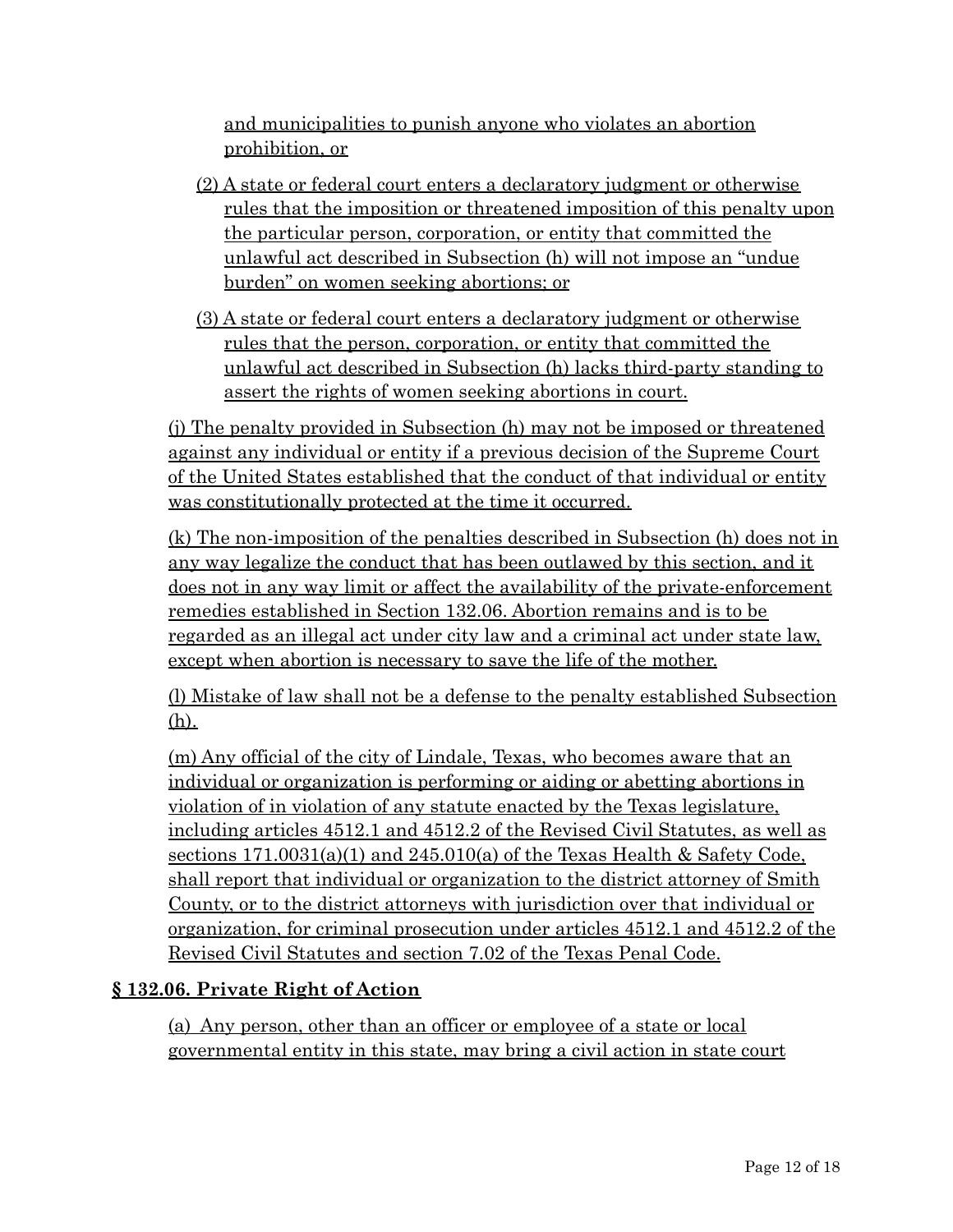against any person who violates or intends to violate sections 132.02, 132.03, 132.04, or 132.05.

(b) If a claimant prevails in an action brought under this section, the court shall award:

- (1) injunctive relief sufficient to prevent the defendant from violating section 132.02, 132.03, 132.04, or 132.05 in the future;
- (2) statutory damages in an amount of not less than \$10,000 for each violation of section 132.02, 132.03, 132.04, or 132.05 that the defendant committed; and
- (3) costs and attorney's fees.

(c) Notwithstanding Subsection (b), a court may not award relief under this section if the defendant demonstrates that the defendant previously paid statutory damages in a previous action for the particular conduct that violated section 132.02, 132.03, 132.04, or 132.05.

(d) There is no statute of limitations for an action brought under this section.

(e) The following are not a defense to an action brought under this section:

- (1) ignorance or mistake of law;
- (2) a defendant's belief that the requirements of this section, or the requirements of sections 132.02, 132.03, 132.04, or 132.05, are unconstitutional or were unconstitutional;
- (3) a defendant's reliance on any court decision that has been overruled on appeal or by a subsequent court, even if that court decision had not been overruled when the defendant engaged in conduct that violates sections 132.02, 132.03, 132.04, or 132.05;
- (4) a defendant's reliance on any state or federal court decision that is not binding on the court in which the action has been brought;
- (5) nonmutual issue preclusion or nonmutual claim preclusion;
- (6) the consent of the unborn child's mother to the abortion; or
- (7) any claim that the enforcement of sections 132.02, 132.03, 132.04, or 132.05 or the imposition of civil liability against the defendant will violate the constitutional rights of third parties, except as provided by section 132.07.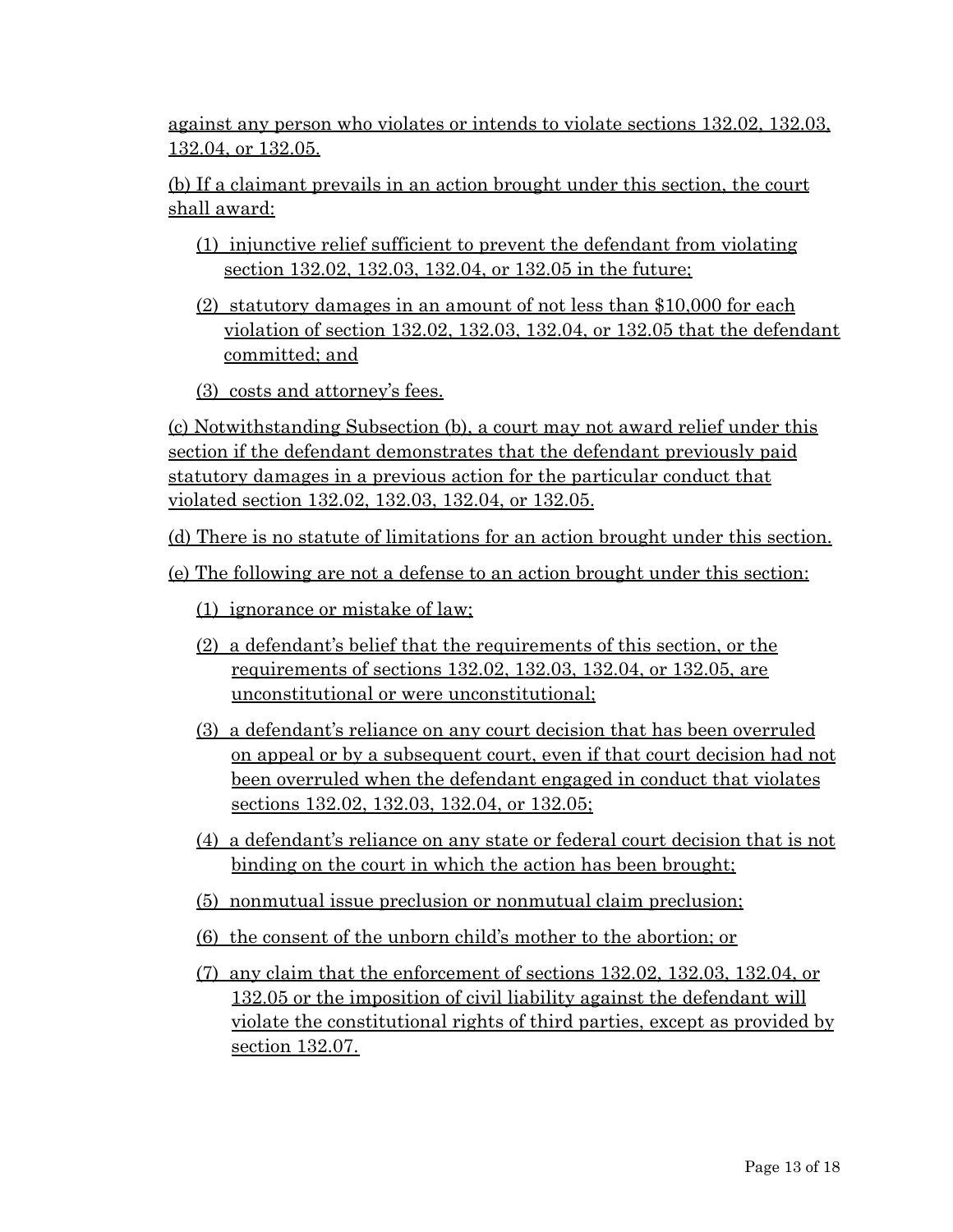(f) An action under this section must be brought in state court and not in the local or municipal courts:

(g) This section may not be construed to impose liability on any speech or conduct protected by the First Amendment of the United States Constitution, as made applicable to the states through the United States Supreme Court's interpretation of the Fourteenth Amendment of the United States Constitution, or by Article 1, Section 8 of the Texas Constitution;

(h) Neither the city of Lindale, Texas, nor any state or local official may intervene in an action brought under this section. This subsection does not prohibit a person or entity described by this subsection from filing an amicus curiae brief in the action.

(i) A civil action under this section may not be brought by any person who impregnated the abortion patient through an act of rape, sexual assault, incest, or any other unlawful act.

(j) Under no circumstance may a civil action under this section be brought against the mother of the unborn child that has been aborted, or the pregnant woman who seeks to abort her unborn child.

## **§ 132.07. Civil Liability: Undue Burden Defense**

(a) A defendant against whom an action is brought under Section 132.06 does not have standing to assert the rights of women seeking an abortion as a defense to liability under that section unless:

- (1) the United States Supreme Court or the Supreme Court of Texas holds that the courts of this state must confer standing on that defendant to assert the third-party rights of women seeking an abortion in state court as a matter of federal or state constitutional law; or
- (2) the defendant has standing to assert the rights of women seeking an abortion under the tests for third-party standing established by the United States Supreme Court.

(b) A defendant in an action brought under Section 132.06 may assert an affirmative defense to liability under this section if:

- (1) the defendant has standing to assert the third-party rights of a woman or group of women seeking an abortion in accordance with Subsection (a); and
- (2) the defendant demonstrates that the relief sought by the claimant will impose an undue burden on that woman or that group of women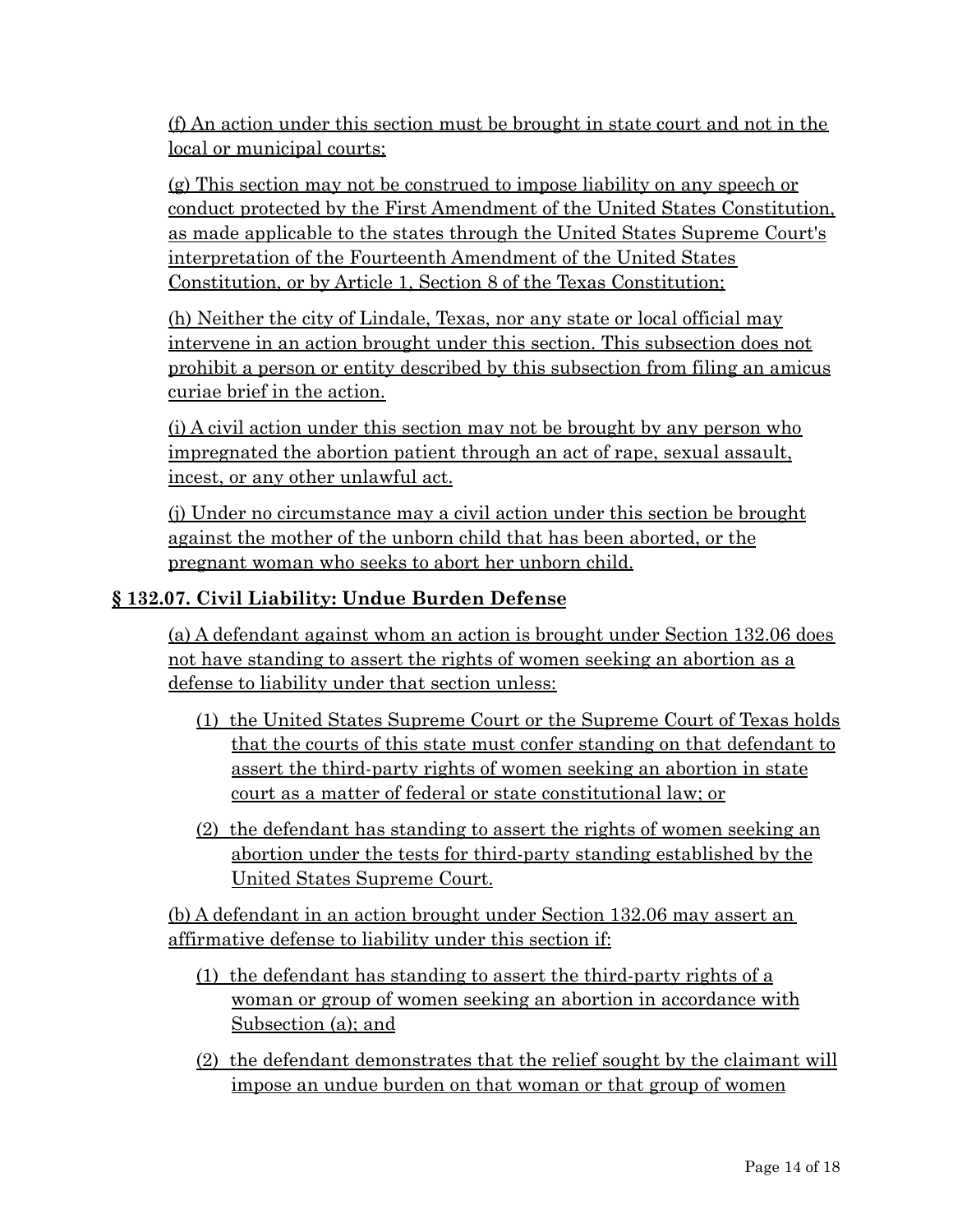seeking an abortion, or otherwise violate the rights of women seeking abortions under the United Constitution.

(c) A court may not find an "undue burden" under Subsection (b) unless the defendant introduces evidence proving that:

- (1) an award of relief will prevent a woman or a group of women from obtaining an abortion; or
- (2) an award of relief will place a substantial obstacle in the path of a woman or a group of women who are seeking an abortion.
- (d) A defendant may not establish an "undue burden" under this section by:
	- (1) merely demonstrating that an award of relief will prevent women from obtaining support or assistance, financial or otherwise, from others in their effort to obtain an abortion; or
	- (2) arguing or attempting to demonstrate that an award of relief against other defendants or other potential defendants will impose an undue burden on women seeking an abortion.

(e) The affirmative defense under Subsection (b) is not available if the United States Supreme Court overrules *Roe v. Wade*, 410 U.S. 113 (1973), or *Planned Parenthood v. Casey*, 505 U.S. 833 (1992).

(f) Nothing in this section shall in any way limit or preclude a defendant from asserting the defendant's personal constitutional rights as a defense to liability under Section 132.06, and a court may not award relief under Section 132.06 if the conduct for which the defendant has been sued was an exercise of state or federal constitutional rights that personally belong to the defendant.

### **§ 132.08. Severability**

(a) Mindful of *Leavitt v. Jane L.*, 518 U.S. 137 (1996), in which in the context of determining the severability of a state statute regulating abortion the Supreme Court of the United States held that an explicit statement of legislative intent is controlling, the provisions and applications of this chapter shall be severable as follows:

(1) It is the intent of the city council that every section, provision, subsection, sentence, clause, phrase, or word in this chapter, and every application of the provisions in this chapter, are severable from each other. If any application of any provision in this chapter to any person, group of persons, or circumstances is found by a court to be invalid or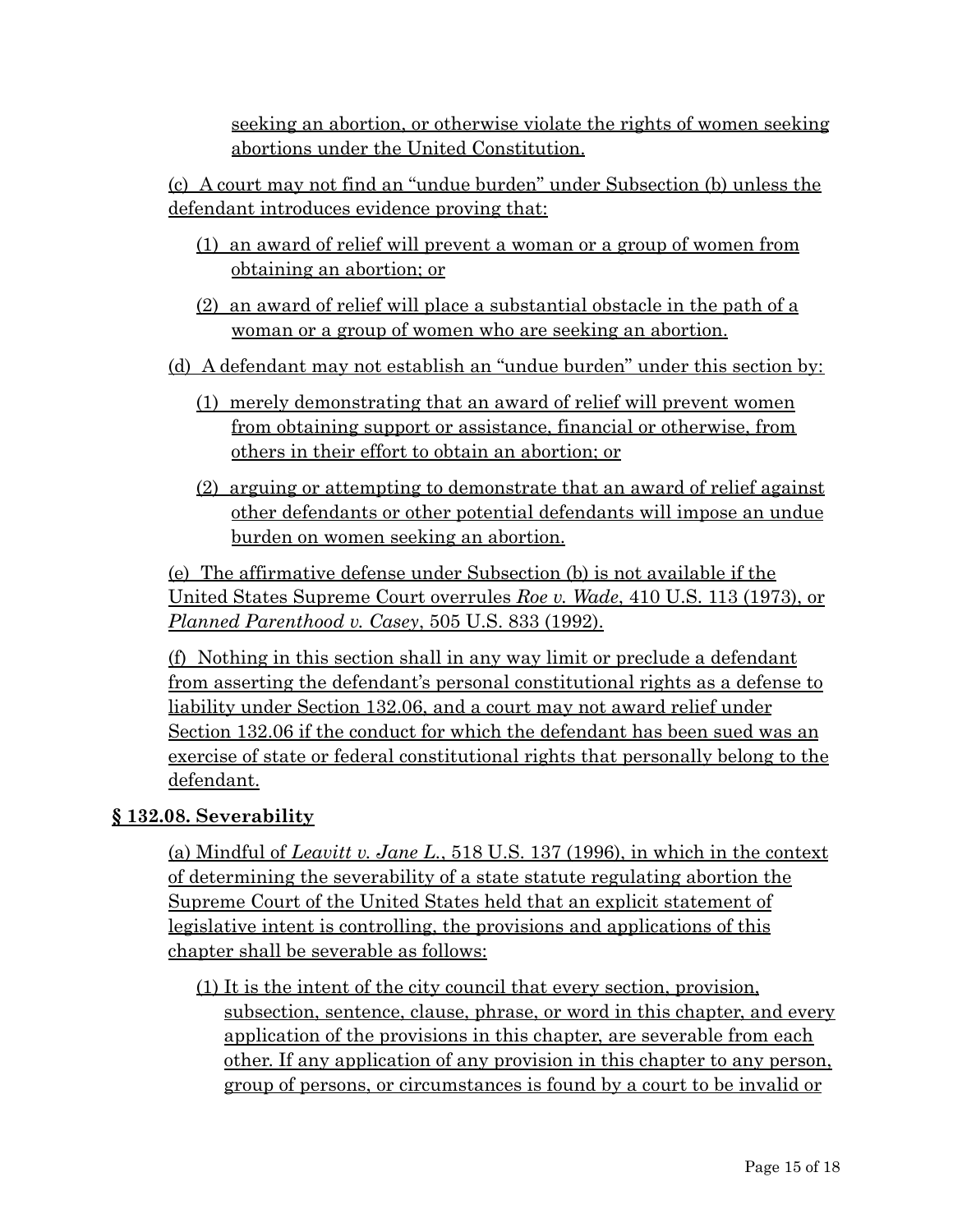unconstitutional, then the remaining applications of that provision to all other persons and circumstances shall be severed and may not be affected. All constitutionally valid applications of the provisions in this chapter shall be severed from any applications that a court finds to be invalid, leaving the valid applications in force, because it is the city council's intent and priority that the valid applications be allowed to stand alone. Even if a reviewing court finds a provision of this chapter to impose an undue burden in a large or substantial fraction of relevant cases, the applications that do not present an undue burden shall be severed from the remaining applications and shall remain in force, and shall be treated as if the city council had enacted an provision limited to the persons, group of persons, or circumstances for which the provision's application do not present an undue burden. The city council further declares that it would have enacted this chapter, and each provision, section, subsection, sentence, clause, phrase, or word, and all constitutional applications of this chapter, irrespective of the fact that any provision, section, subsection, sentence, clause, phrase, or word, or applications of this chapter were to be declared unconstitutional or to represent an undue burden.

- (2) If any court declares or finds a provision in this chapter facially unconstitutional, when there are discrete applications of that provision that can be enforced against a person, group of persons, or circumstances without violating the Constitution, then those applications shall be severed from all remaining applications of the provision, and the provision shall be interpreted, as a matter of city law, as if the city council had enacted a provision limited to the persons, group of persons, or circumstances for which the provision's application will not violate the Constitution.
- (3) If any provision of this chapter is found by any court to be unconstitutionally vague, then the applications of that provision that do not present constitutional vagueness problems shall be severed and remain in force, consistent with the declarations of the city council's intent in Subsections (a)(1) and (a)(2), and the provision shall be interpreted, as a matter of city law, as if the city council had enacted a provision limited to the persons, group of persons, or circumstances for which the provision's application do not present constitutional vagueness problems.
- (4) No court may decline to enforce the severability requirements in Subsections (a)(1), (a)(2), and (a)(3) on the ground that severance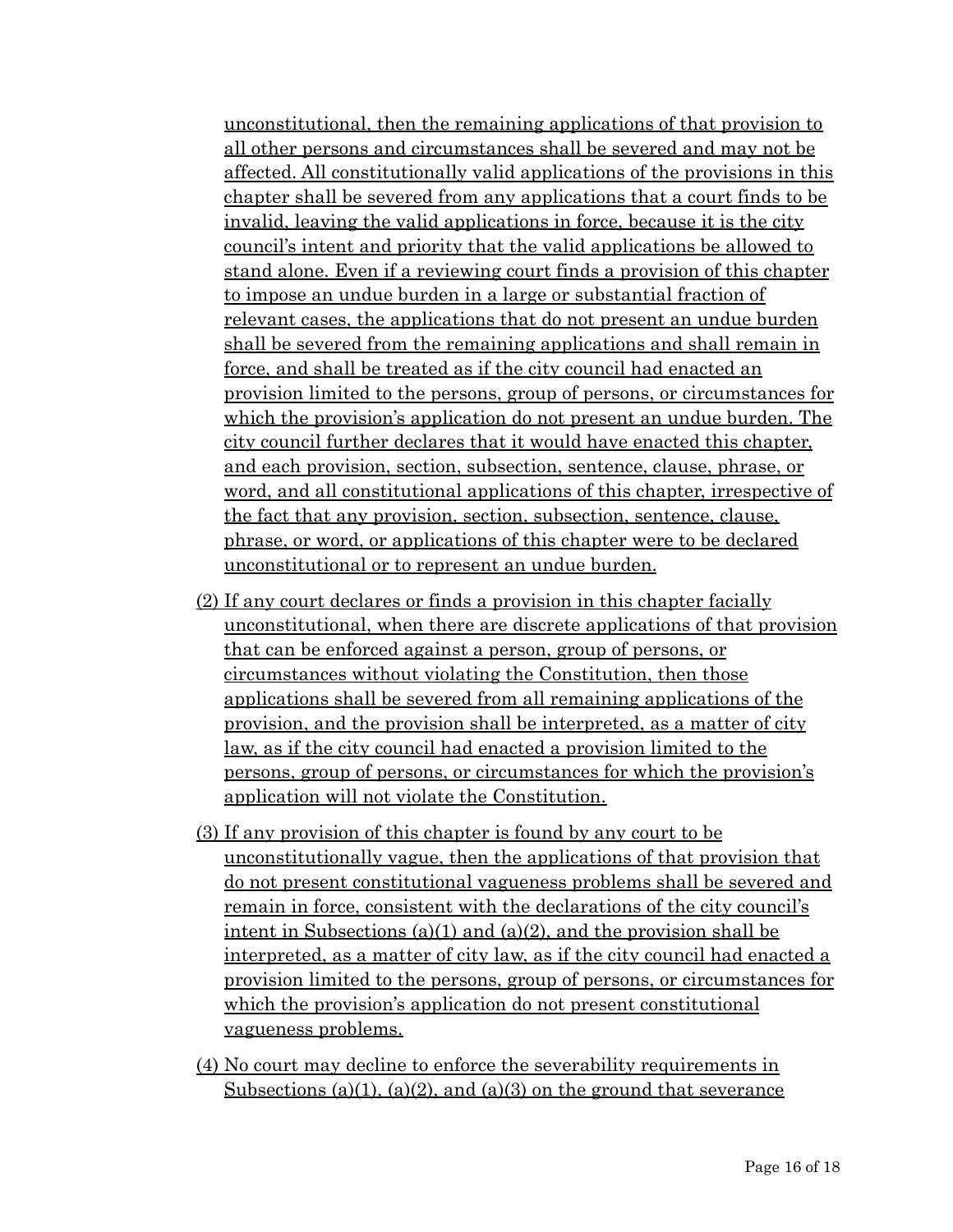would "rewrite" the ordinance or involve the court in legislative or lawmaking activity. A court that declines to enforce or enjoins a locality or government official from enforcing a subset of an ordinance's applications is never "rewriting" an ordinance, as the ordinance continues to say exactly what it said before. A judicial injunction or declaration of unconstitutionality is nothing more than a non-enforcement edict that can always be vacated by later courts if they have a different understanding of what the Constitution requires; it is not a formal amendment of the language in a statute or ordinance. A judicial injunction or declaration of unconstitutionality no more "rewrites" an ordinance than a decision by an executive official not to enforce a duly enacted statute or ordinance in a limited and defined set of circumstances.

- (5) If any federal or state court ignores or declines to enforce the requirements of Subsections (a)(1), (a)(2), (a)(3), or (a)(4), or holds a provision of this chapter invalid or unconstitutional on its face after failing to enforce the severability requirements of Subsections (a)(1),  $(a)(2)$ ,  $(a)(3)$  and  $(a)(4)$ , for any reason whatsoever, then the Mayor shall hold delegated authority to issue a saving construction of this chapter that avoids the constitutional problems or other problems identified by the federal or state court, while enforcing the provisions of this chapter to the maximum possible extent. The saving construction issued by the Mayor shall carry the same force of law as an ordinance; it shall represent the authoritative construction of this chapter in both federal and state judicial proceedings; and it shall remain in effect until the court ruling that declares invalid or enjoins the enforcement of the original provision in this chapter is overruled, vacated, or reversed.
- (6) The Mayor must issue the saving construction described in Subsection (a)(5) within 20 days after a judicial ruling that declares invalid or enjoins the enforcement of a provision of this chapter after failing to enforce the severability requirements of Subsections (a)(1), (a)(2), (a)(3). and (a)(4). If the Mayor fails to issue the saving construction required by Subsections (a)(5) within 20 days after a judicial ruling that declares invalid or enjoins the enforcement of a provision of this chapter after failing to enforce the severability requirements of Subsections (a)(1), (a)(2), (a)(3), and (a)(4), or if the Mayor's saving construction fails to enforce the provisions of the article to the maximum possible extent permitted by the Constitution or other superseding legal requirements, as construed by the federal or state